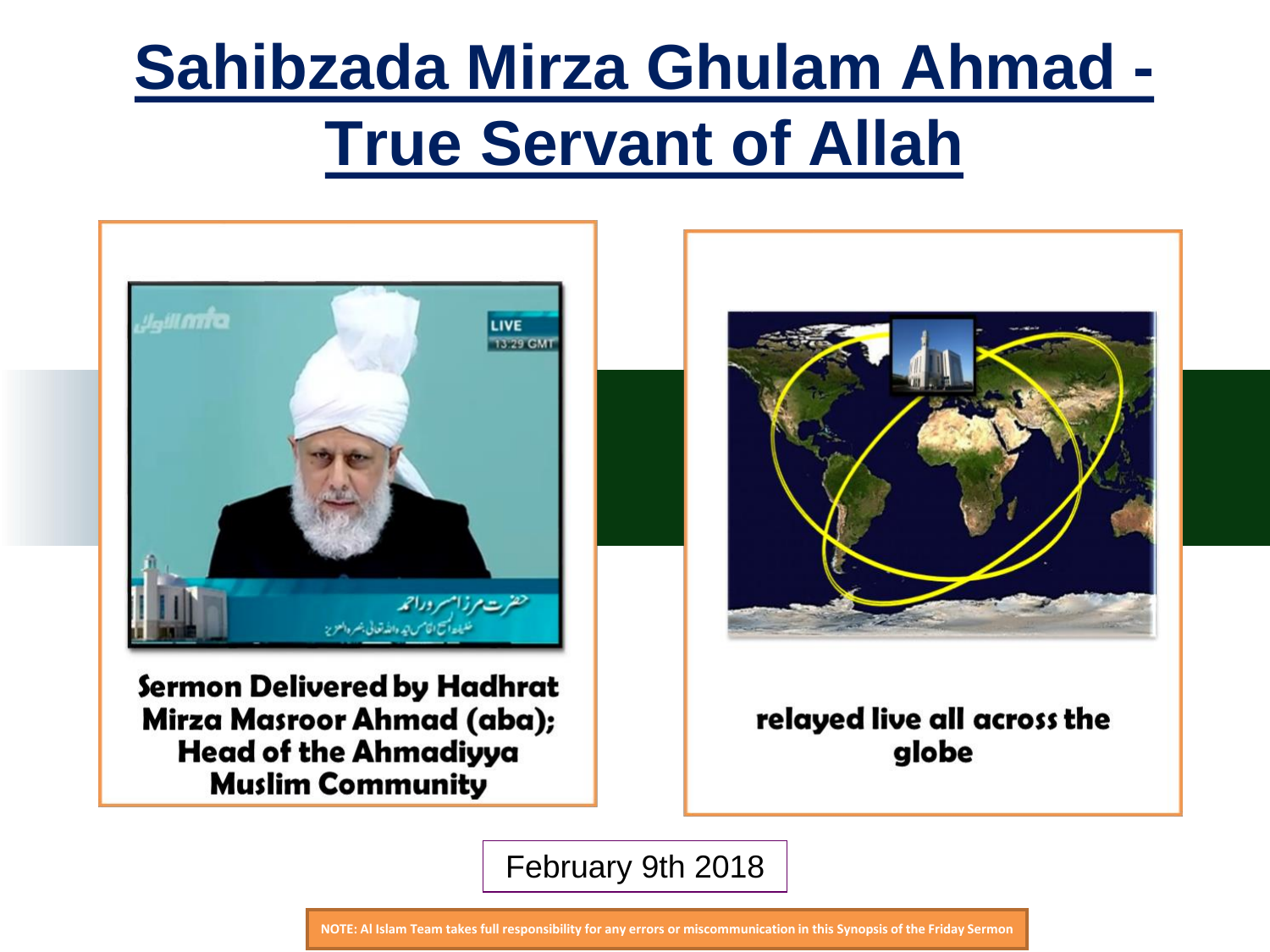## **Summary**

## **Sahibzada Mirza Ghulam Ahmad - True Servant of Allah**

Respected Sahibzadah Mirza Ghulam Ahmad Sahib, son of Hazrat Sahibzada Mirza Aziz Ahmad Sahib (ra) passed away because of heart attack at the age of 78.

Respected Mirza Ghulam Ahmad Sahib was the paternal greatgrandson of the Promised Messiah (as).

Debaanu Farakhut Sahiba, who passed away on 26th January at the age of forty-seven.

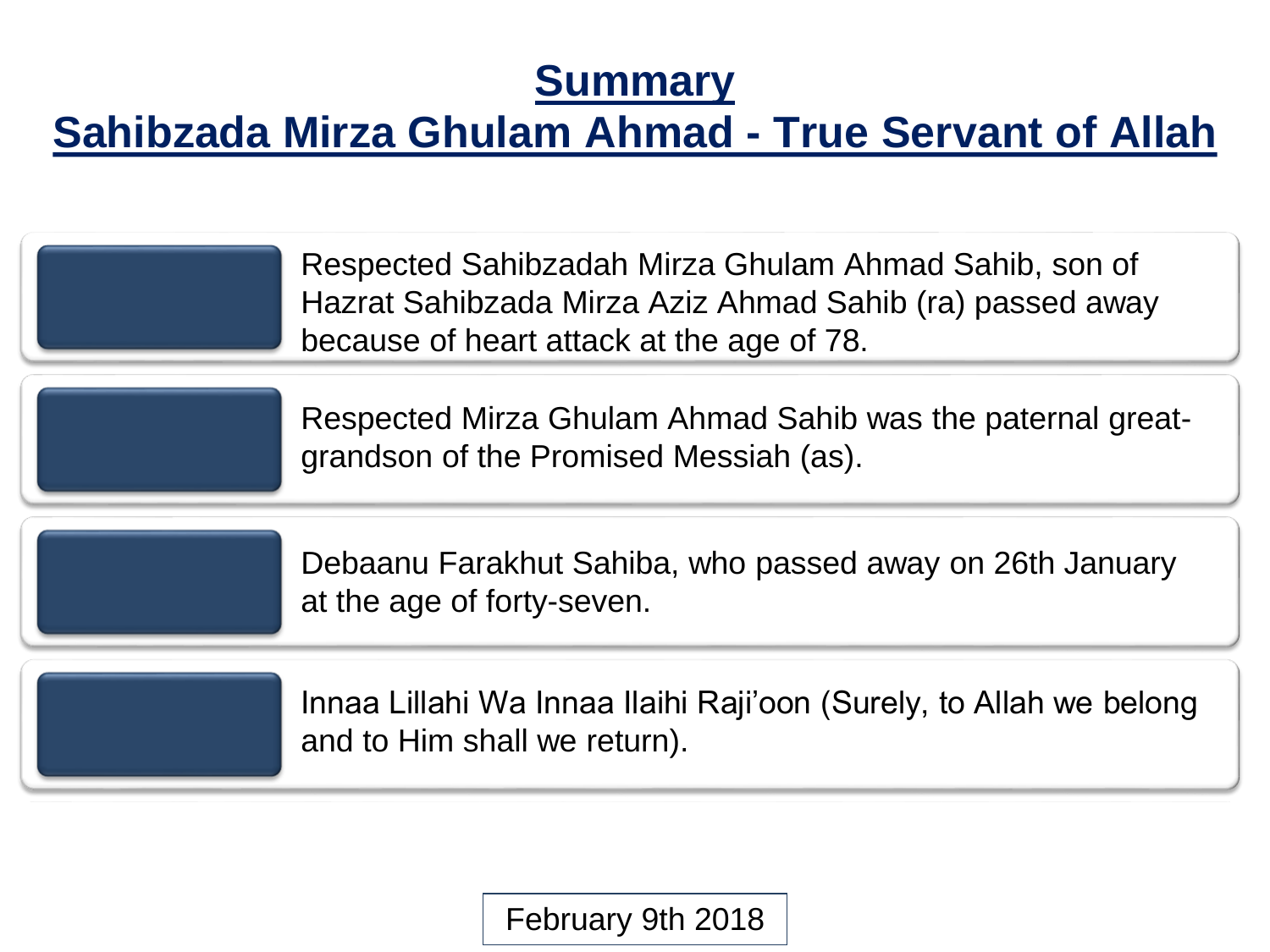Hazrat Ayesha (ra) narrates that the Holy Prophet (sa) said:

"A deceased person, for whom a hundred Muslims observe the funeral prayer and all of whom intercede with Allah and ask Him for forgiveness for the deceased, will have their intercession accepted." There is a further narration that once when a funeral passed by and the deceased was praised by people, and the Holy Prophet (sa) said, "Paradise has become certain for him."

Sahibzada **Mirza** Ghulam Ahmad - True Servant of Allah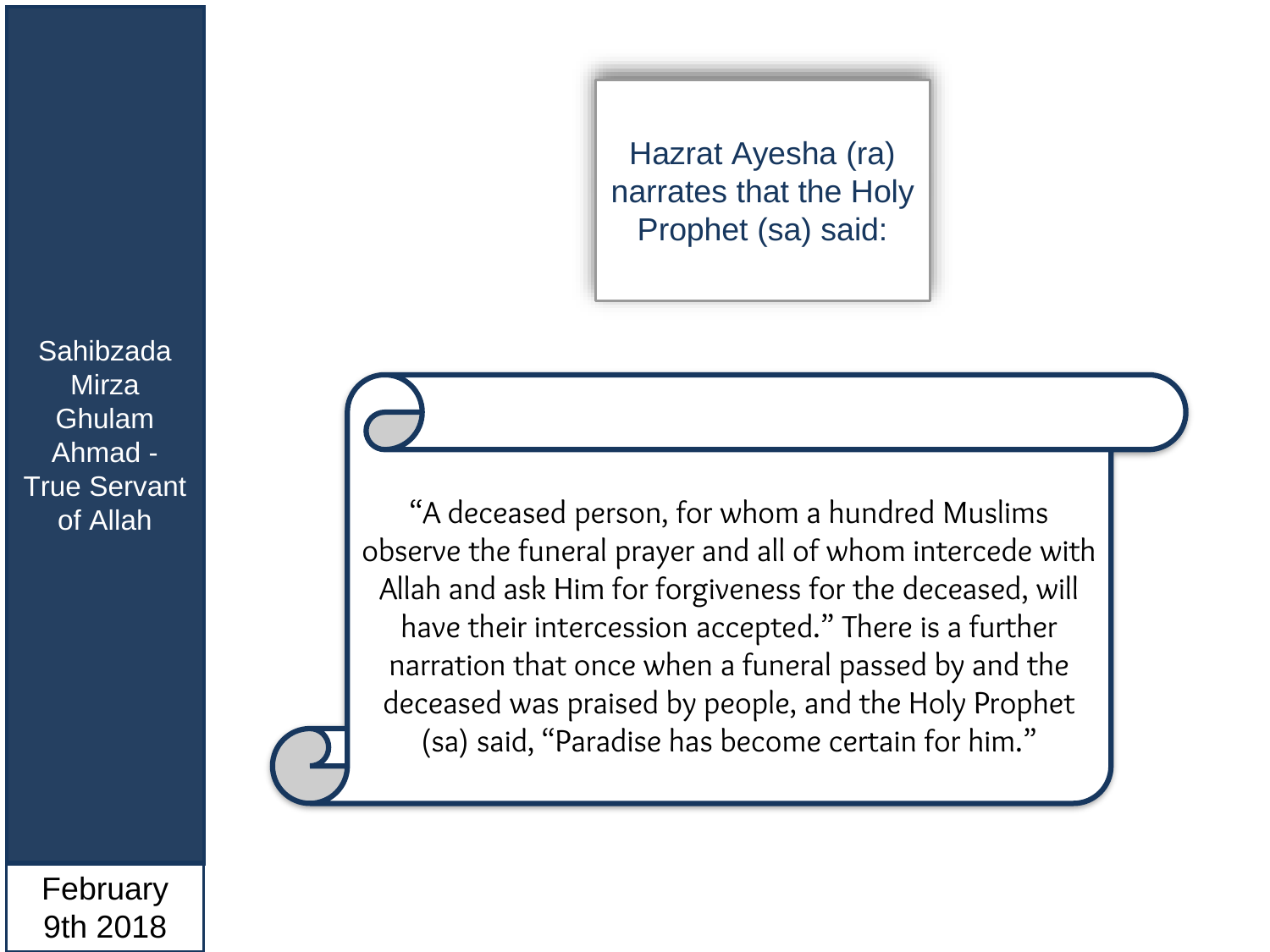**Mirza** Ghulam Ahmad - True Servant of Allah

A few day ago, Respected Sahibzadah Mirza Ghulam Ahmad Sahib, son of Hazrat Sahibzada Mirza Aziz Sahibzada | Ahmad Sahib (ra) passed | Him shall we return). away because of heart attack at the age of 78.

Innaa Lillahi Wa Innaa Ilaihi Raji'oon (Surely, to Allah we belong and to

Respected Mirza Ghulam Ahmad Sahib was the paternal great-grandson of the Promised Messiah (as)... He was also my brother-in-law…

These physical relationships are of no value on their own, what makes these relationships valuable are his attributes and characteristics, which I will relate.Khabbab.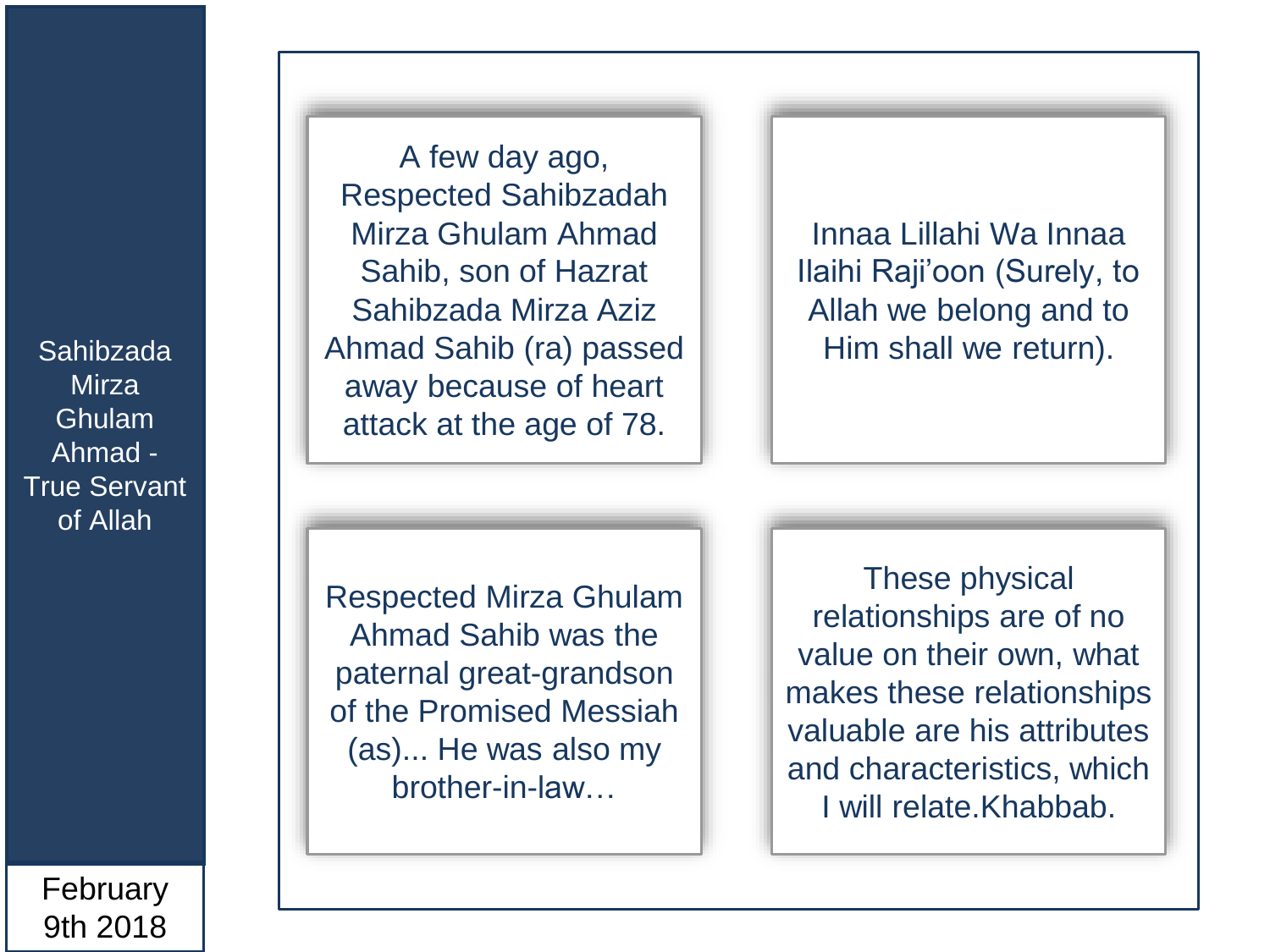February 9th 2018 He was a servant of the Faith and a life-devotee (Waqf-e-Zindagi).

Recently, when I appointed him to the post of Nazir-e-Aala, despite his frailty and illness, as well as recent bereavement of his brother, he fulfilled all his duties diligently and worked exceptionally hard. So much so that even on the day of his demise, he visited many sick people at their homes.

He also offered all the five prayers at Masjid Mubarak. His life as a Waqf-e-Zindagi (life devotee) commenced in May 1962.

After devoting his life in 1962, he was appointed by Hazrat Khalifat-ul-Masih II (ra) as the managing editor of The Review of Religions.

Furthermore, Hazrat Khalifat-ul-Masih II (ra) instructed him to enhance his religious knowledge,

...so he studied Hadith and religious matters from Hazrat Sayyid Mir Daud Ahmad Sahib.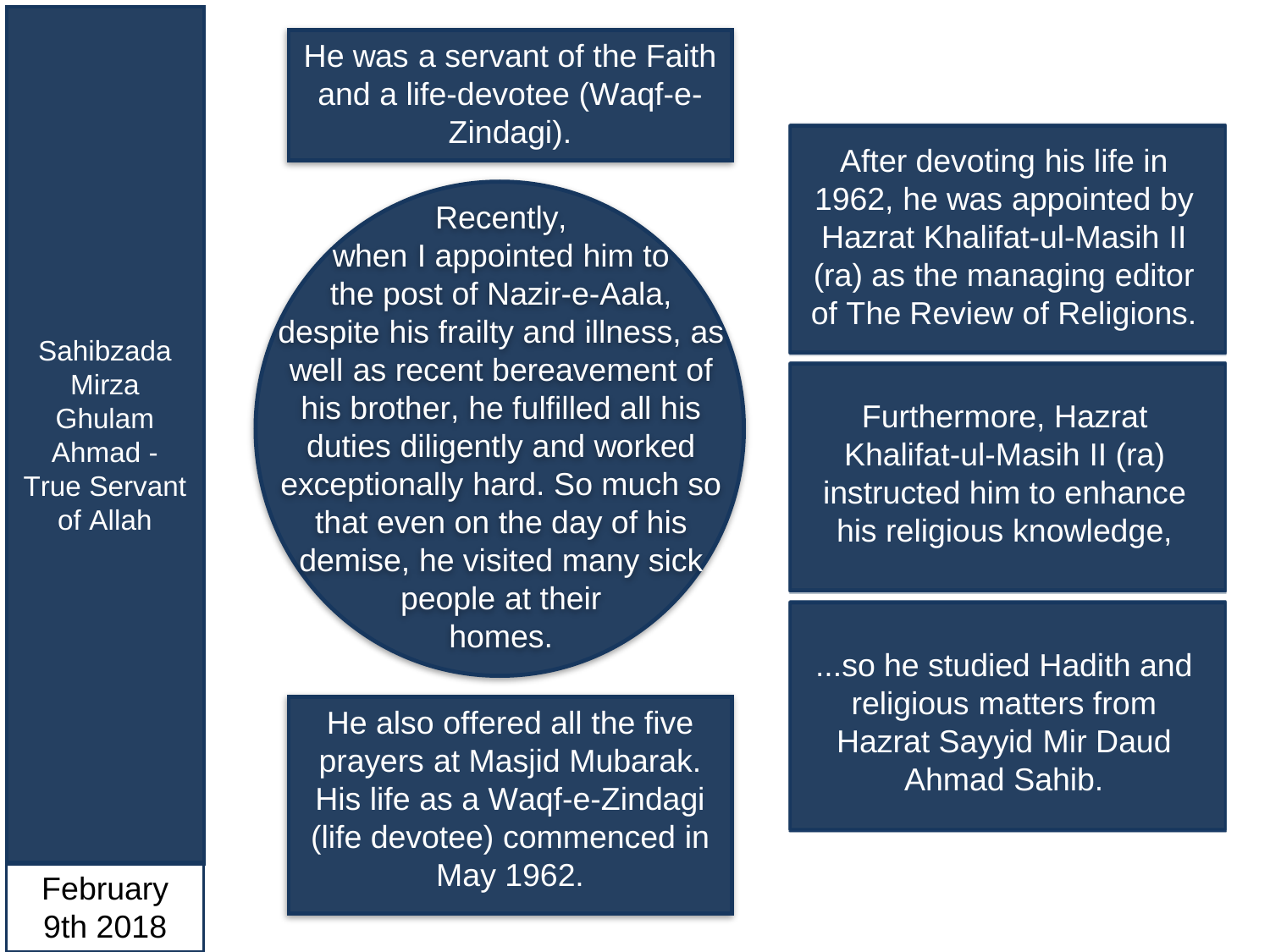In 1964, his marriage was settled with my sister and Maulana Jalal-ud-Din Shams Sahib led their Nikah [marriage contract).

He has three sons and two daughters. Two sons are life-devotees.

Sahibzada **Mirza** Ghulam Ahmad - True Servant of Allah

Mirza Ghulam Ahmad Sahib had an illustrious career in the services of the community, serving in high and influential positions such as Nazir Taleem (director of education),..

additional Nazir Islah-o-Irshad Mugami for several years and he also served as the Nazir Diwan.

He also served as the Sadr Majlis Karpardaz (president of the committee for the Bahishti Maqbarah) from 2012 until 2018… following the demise of Mirza Khurshid Ahmad Sahib,

I appointed him as the Nazir-e-Aala [executive director), the local president as well as the Sadr, Sadr Anjuman Ahmadiyya.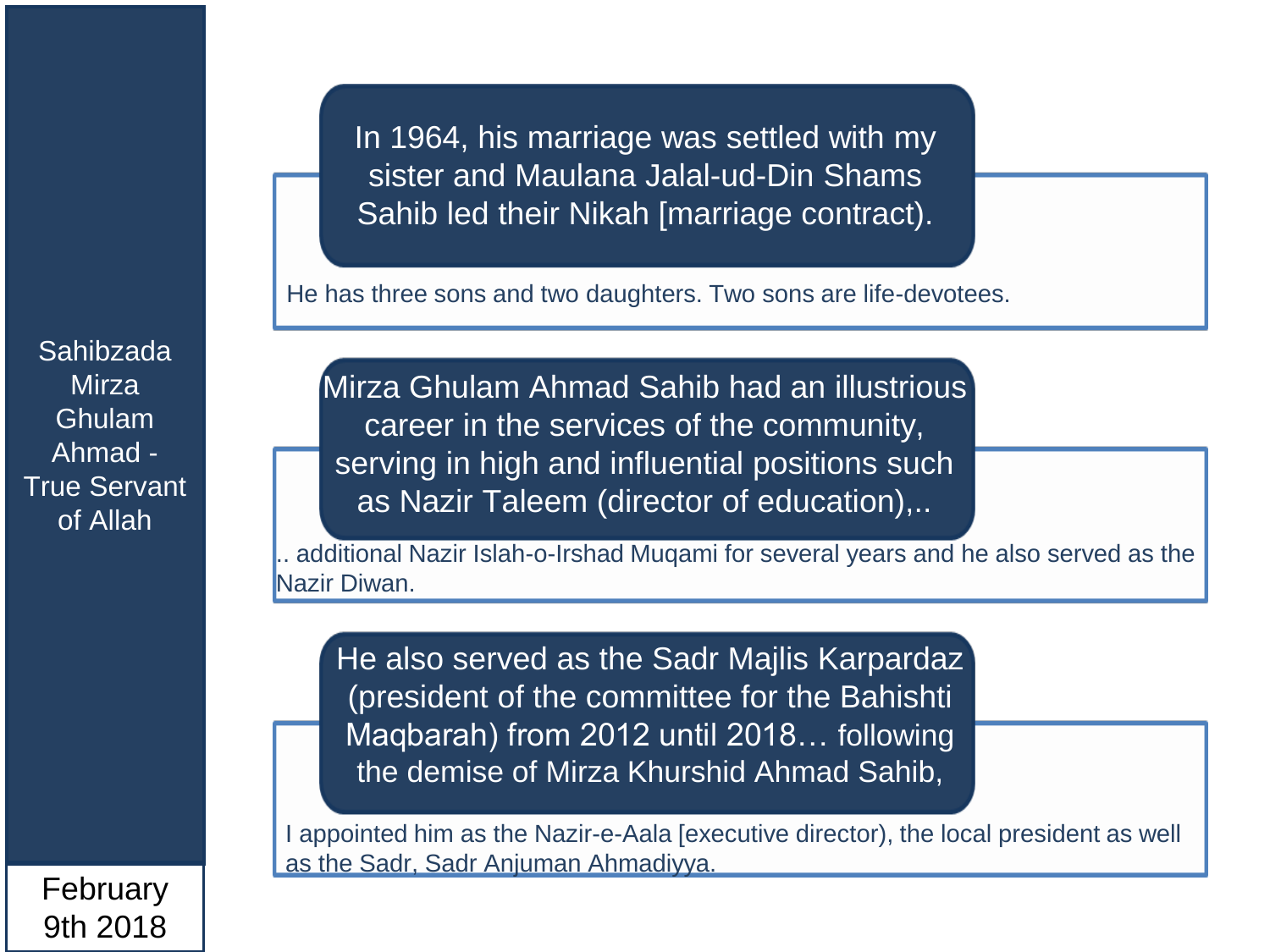> February 9th 2018

He was a member of the committee for Waqf-e-Jadidand served as the president of the committee for Waqf-e-Jadid.

He served as the president of Ansarullah Pakistan, the vice president and the president of Khuddam-ul-Ahmadiyya Markaziyya, the editor of the Review of Religions, private secretary for Hazrat Khalifat-ul-Masih III  $(rh)$ ...

...president of the committee for the Khilafat library, president of the Buyoot-ul-Hamd Society, Rabwah,

director of the Fazl 'Umar Foundation. As long as Jalsas were held in Rabwah, he served as the vice Officer Jalsa Salana as well as the Nazim Mehnat (supervisor of diligent work). He was the president of the committee of Tabarrukat (relics).

He was a member of the committee of the register of the narrations of the companions of the Promised Messiah (as)...

a member of the board of jurisprudence, a member of the committee of the history of Ahmadiyyat, secretary of the Khilafat committee, supervising managing director of Al-Sharikat-ul-Islamiyah.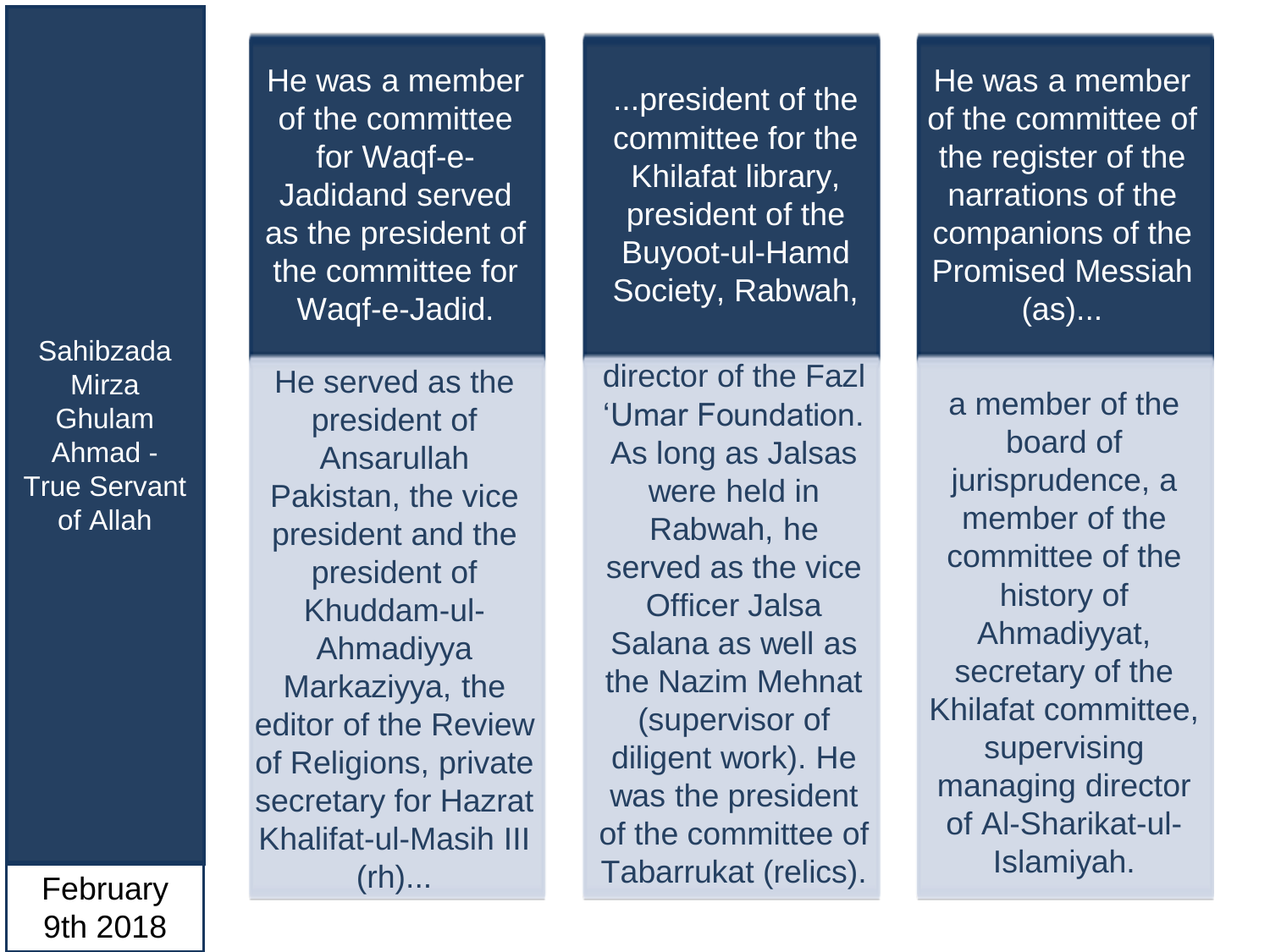In 1989, he, along with Mirza Khurshid Ahmad Sahib and two other workers in the Anjuman had the honour of being imprisoned for a few days in the cause of Allah under the article 298c.

Following the tragedy that occurred in Lahore on 28th May 2010, where many Ahmadis were martyred, Mirza Ghulam Ahmad Sahib served as the Amir of the delegation that was immediately sent to Lahore… to console and reassure the Jama'at

In one of his sermons, Hazrat Khalifatul Masih IV (rh) said that Mirza Ghulam Ahmad Sahib used to offer good advice.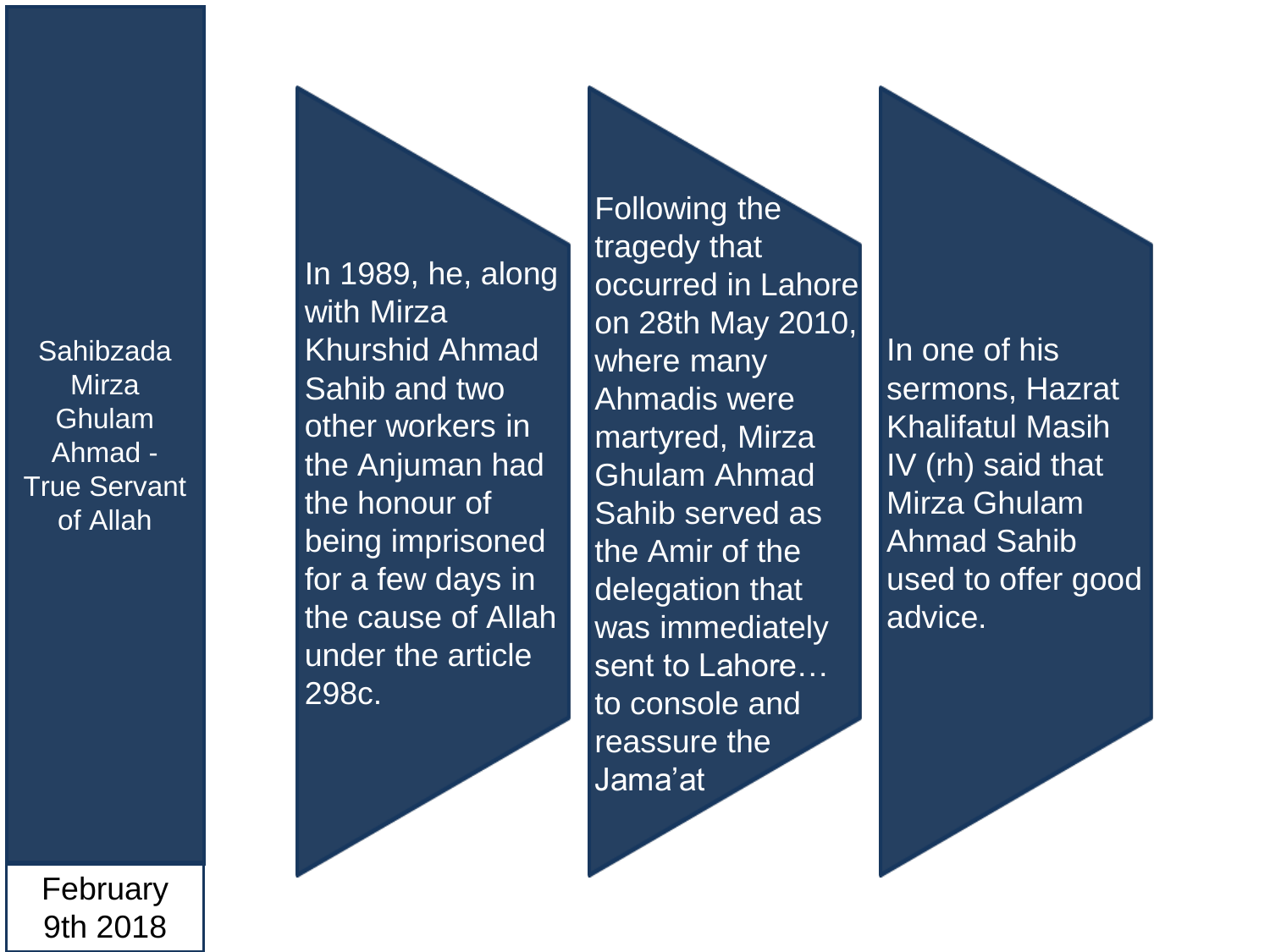Once, Hazrat Khalifatul Masih IV (rh) wrote a letter to Mirza Ghulam Ahmad Sahib saying, "God Almighty has instilled honesty and felicity in your nature and He never lets such a human perish. May Allah Almighty continue to bless you with continued spiritual progress and may He grant you the paradise of obtaining peace of mind."

He was an ardent devotee of Khilafat and served the Khalifa of the time diligently, when the community was facing persecution in 1974. Hazrat Khalifatul Masih IV (rh) stated about two individuals that they are loyal to every Khilafat, these were Mirza Ghulam Ahmad and Mirza Khurshid Ahmad sahib.

He was diligent in his Chanda payments and made all the payments before bringing any money home. He expressed gratitude upon receiving the smallest gifts. He would either return the favour by sending a gift to the sender or go the sender's house and thank them in person or write to them.

Sahibzada **Mirza** Ghulam Ahmad - True Servant of Allah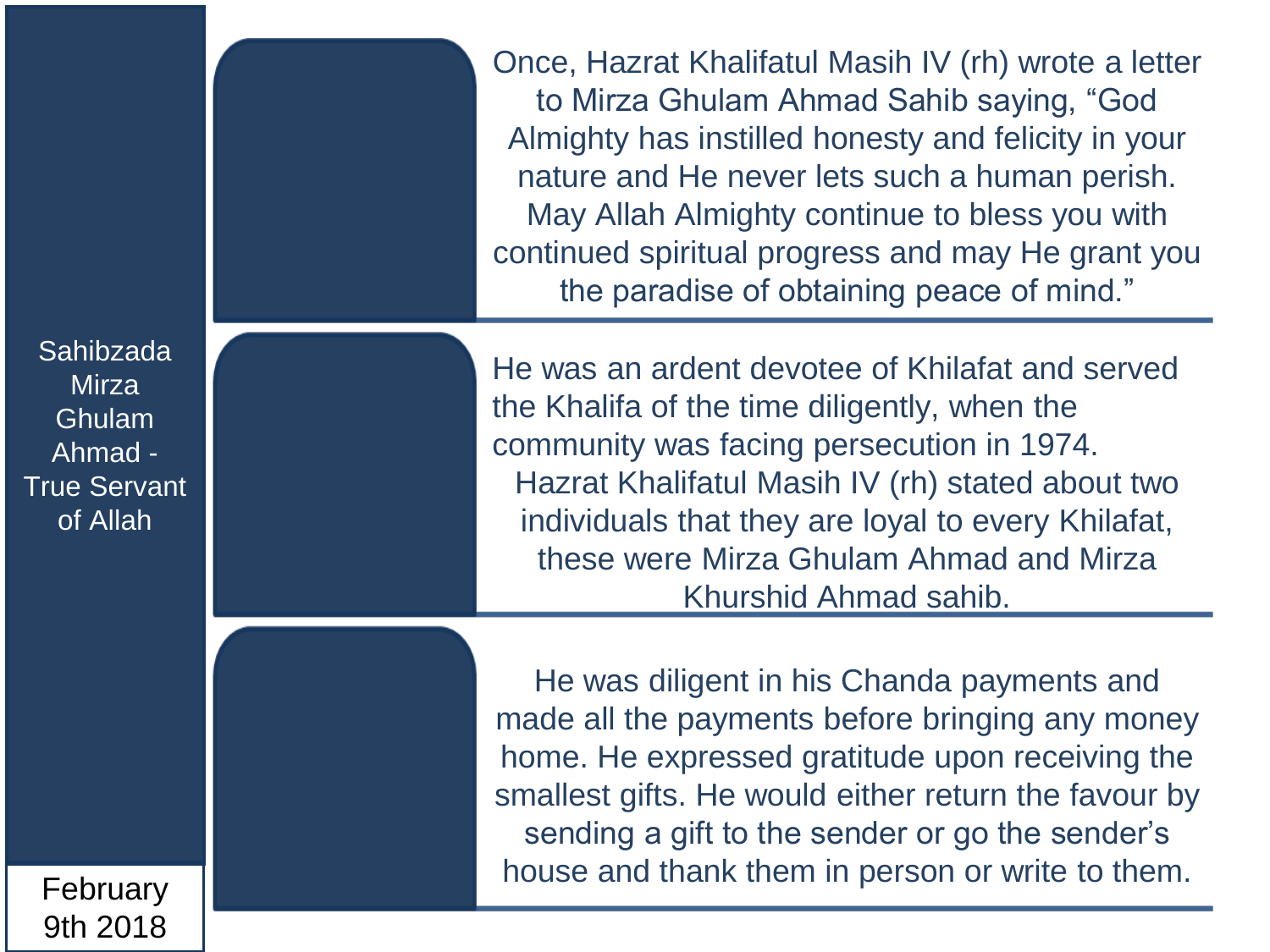**Mirza** Ghulam Ahmad - True Servant of Allah

He was very obedient to Khilafat. Despite being very frail he attended the Jalsa here. When I suggested to him to use a walking stick, he began using a walking stick straight away. Sahibzada | | | Walking Suck, ne began | | | greetings in every house.

I instructed the Naziraan that they should visit different Jamaats and convey my message of

The province of Sindh was allocated to him. He travelled to Sindh and did his duty despite being in pain from a fractured bone in his foot.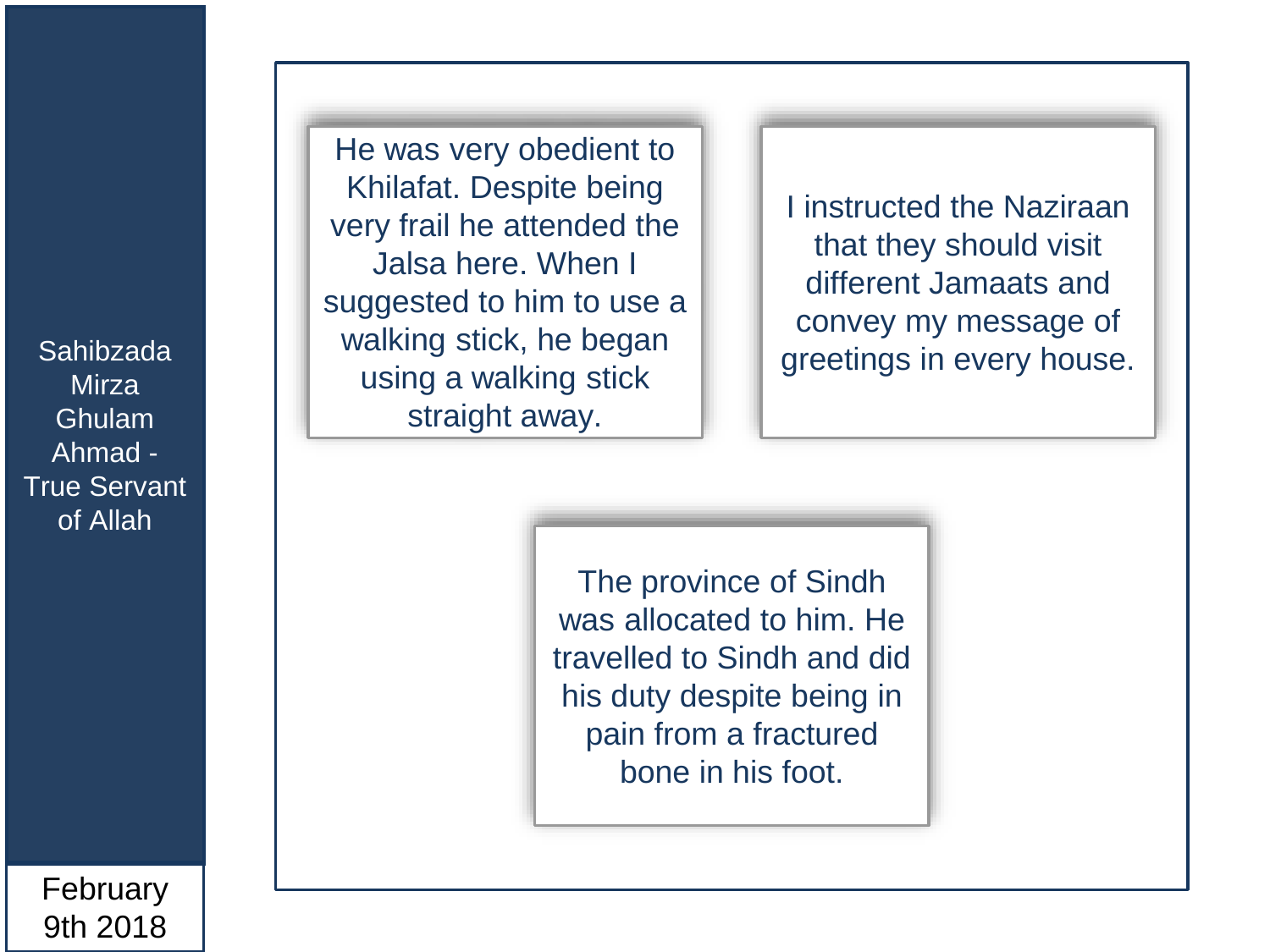Then when Hadrat Khalifatul Masih IV (rh) migrated, his mother Sayyeda Naseera Begum Sahiba was terminally ill and seemed to be breathing her last. Despite this, he remained busy in the affairs of the Jama'at and the migration, so he was unable to even go to her room.

He had an immense bond of obedience with the current Khilafat. His son writes that whatever letter he and his wife would receive from his mother and from the Khalifa he would copy them and place them in a file. Then he would entrust them to all his children telling them that these are the valuable assets of our time so keep these letters with you.

One of his workers in Qadian, Akram Sahib writes: "Whenever he would travel to Qadian, he would visit the homes of the Darwesh (those appointed to safeguard Qadian during the partition). Similarly, he would strive to serve the widows and orphaned children of the Darwesh.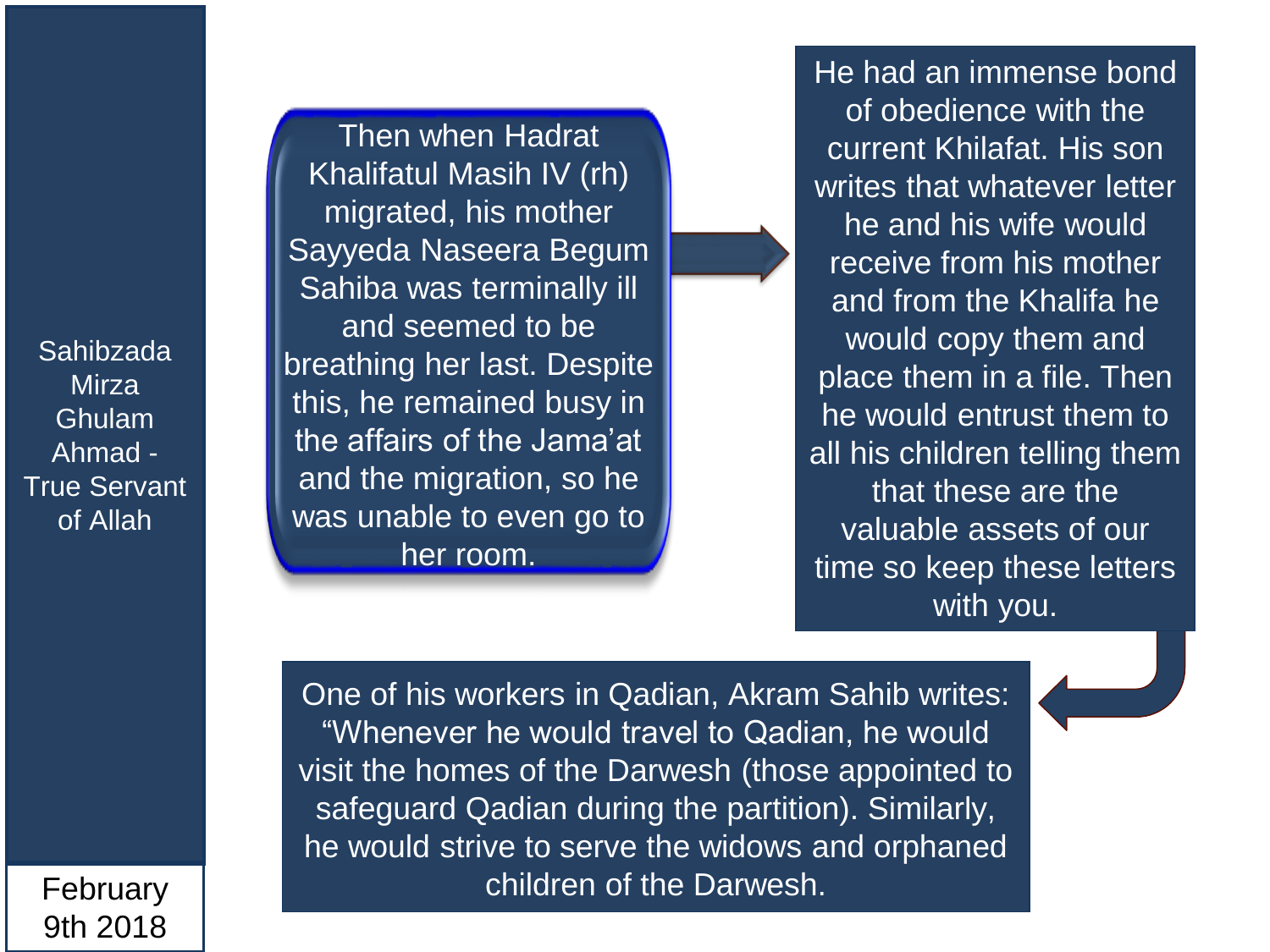> February 9th 2018

Mirza Ghulam Ahmad was kind, caring and took personal trouble to serve the members of his team working for him.

He was conscientious, carried out his tasks dutifully and was very compassionate. He was kind to patients and helped their free treatments. Shahid Abbas Sahib from Malaysia writes: "I performed the Bai'at in 2005 and went to visit the headquarters.

Mirza Ghulam Ahmad Sahib was going to his office and the Mualim [local preacher), Daniyal Sahib who was with me said,

'he is a very close relative of the Khlaifa of the time. You should request him for prayers.' I approached him and told him that I have accepted Ahmadiyyat from a sect among the Shia and request you to pray for me.

He embraced me and said with a very passionate voice, 'should I not inform you of a person whom I also request for prayers?'

I enquired who that is? He replied, 'The Khalifa of the time. You should write to him for prayers'. This had a lasting impact on the new convert.

He would listen to anyone, if they had any grievance and try to resolve the matter.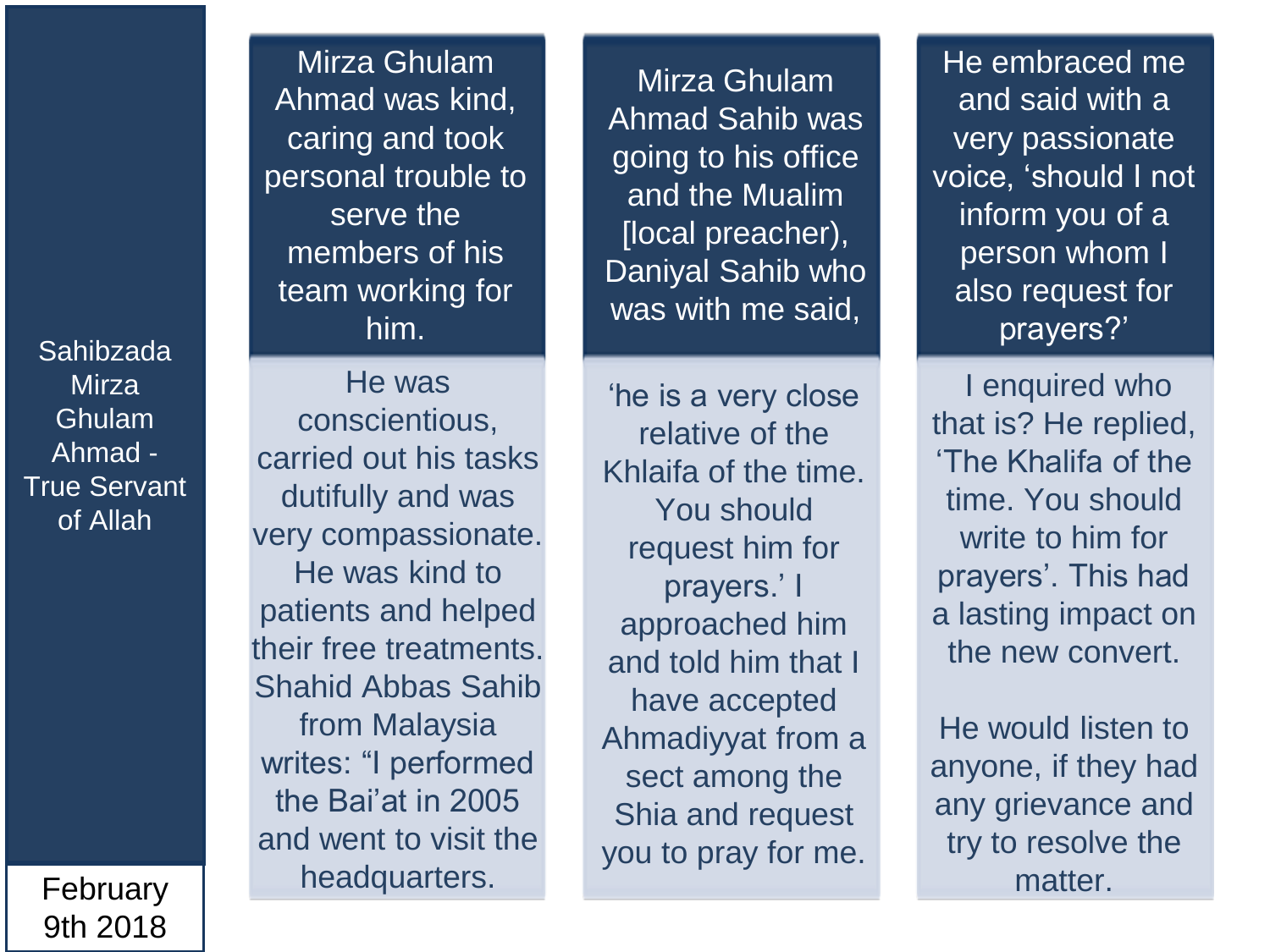> February 9th 2018

He would help his administrative staff if they were busy. If for administrative reasons, he had to admonish someone, he used to apologise for any hurt it caused. He was strict about budgeting and was very careful to spend the money of the Jama'at.

If need be, he would stay up all night to get the job done. Hafiz sahib has states: "He had a special connection with Khilafat which was visible on all occasions. When he was made Nazir-e-Aala, in his first address to the Naziran of the Anjuman he said

'I do not need to request you for your cooperation, as you are all serving in your capacities. However, since Hazrat Khalifatul Masih (aba) has appointed me, I am in urgent need of your prayers."